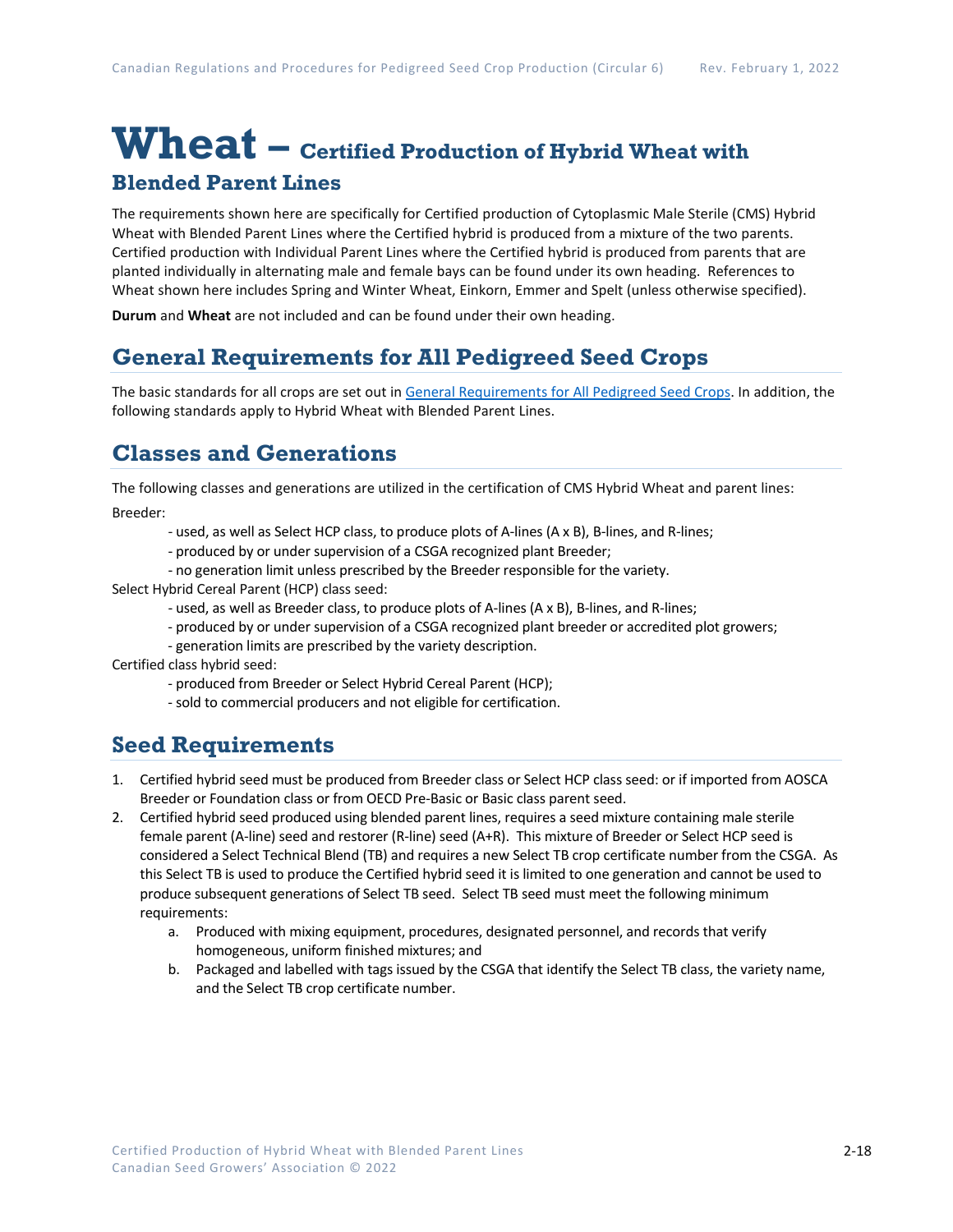### **Land Requirements**

| <b>Inspected Crop</b>               | Must NOT be grown on land which:                                                     |
|-------------------------------------|--------------------------------------------------------------------------------------|
| Spring & Winter<br><b>Certified</b> | In the preceding year has been planted with or produced a crop of:<br>Wheat<br>Durum |

### **Crop Inspection**

Crops for Certified production of CMS Hybrid Wheat with Blended Parent Lines must be inspected at least once by an authorized inspector after plants assume mature colour to report off-types or other varieties. Variety descriptions may include additional requirements.

# **Crop Standards**

#### **Isolation**

Minimum Isolation Distances Required from an Inspected Crop to Other Crops:

- 1. Varietal Purity Distance a. Inspected pedigreed CMS Hybrid Wheat of same\* variety 1 meter (3 feet)\*\*\*
	- b. Different\* varieties of Wheat or non-pedigreed\*\* Wheat 100 meters (330 feet)\*\*\*\*
- 2. Mechanical Purity **Distance Distance Distance** 
	- a. Barley, Durum, Oat, Rye, Triticale 2 meters (6 feet)

#### Additional Isolation Requirements:

- 1. The required isolation must be provided prior to flowering and crop inspection.
- 2. Subject to 5 and 6 below, any plants considered a source of contamination found within 3 meters (10 feet) of the inspected crop may be reason for declining certification.
- 3. The entire crop must be inspected, but a portion or all of a crop may be approved for certification provided corrections for improper isolations, verified as required by CSGA, are made by:
	- a) discarding contaminating Wheat plants before their pollen is shed; or
	- b) discarding, before harvest, the female parent plants improperly isolated from contaminating Wheat.
- 4. The first 50 meters of isolation must be practically free from plants that can cross pollinate with the inspected crop (not more than 1 plant per 100 square meters, on average) and the remaining distance must be reasonably free from plant that can cross pollinate with the inspected crop (not more than 1 plant per 10 square meters, on average). Contaminants within the required isolation distance, depending on density, stage of maturity, location, and distance from the inspected crop, may be cause for declining certification.
- 5. The required isolation of 2 meters (6 feet) for mechanical purity is not required if there is a definite physical barrier, defined as a natural or artificial obstacle between two adjacent crops that prevents access and accidental harvest.
- 6. Staking of a field is permitted in lieu of the 1 meter (3 feet) isolation strip required between inspected pedigreed crops of the same\* variety provided it meets the following requirements: